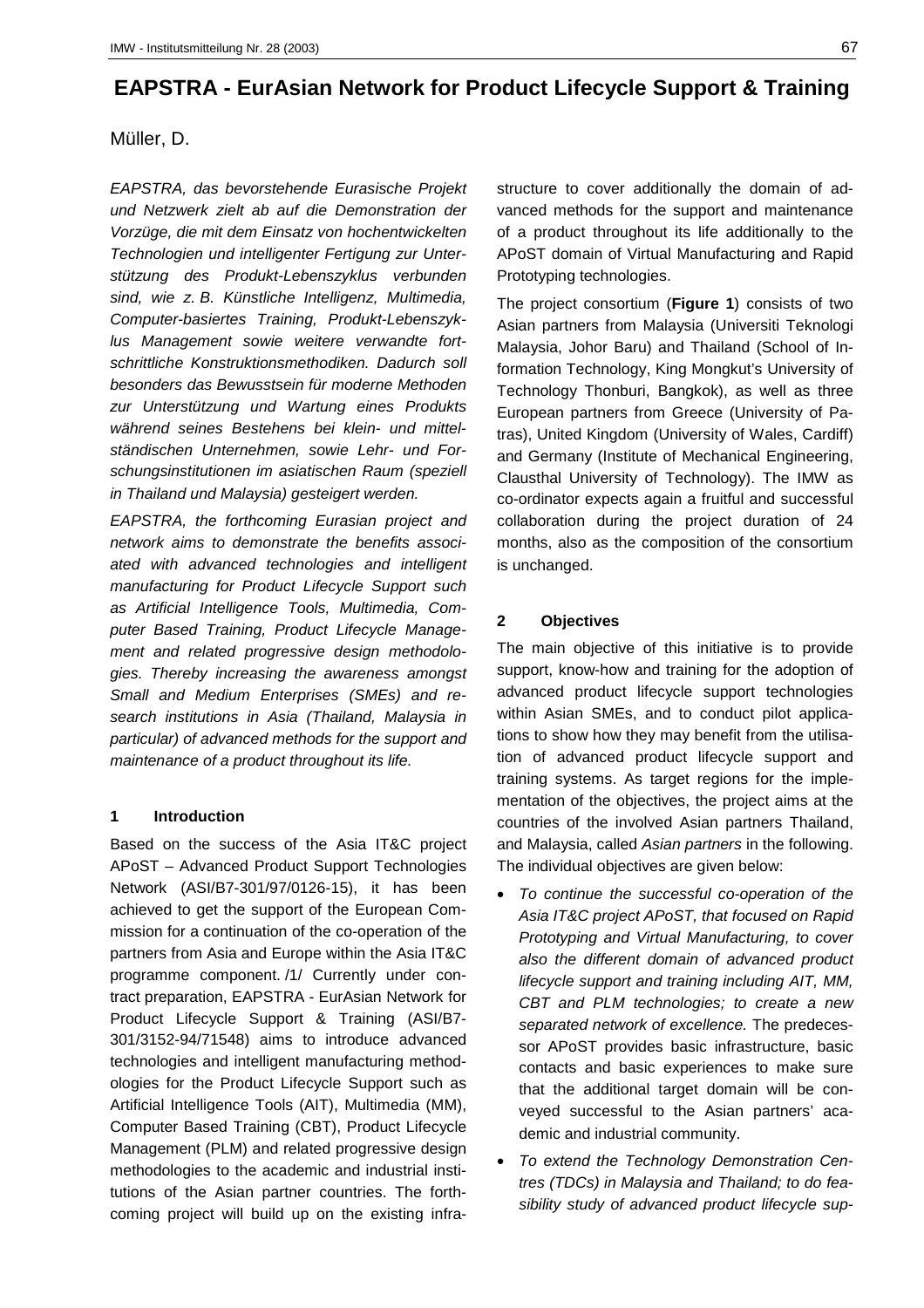

**Figure 1:** EAPSTRA partner map

*port and training techniques; to disseminate knowledge about these techniques and underlying progressive methodologies.* The establishment of the TDCs has shown that they support the stabilisation of the Research and Technological Development (RTD) potential in the Asian partners' academic and industrial communities, providing the training and updating that is required by introducing and supporting the implementation of advanced product lifecycle support and training technologies, especially for SMEs. So, this approach will be followed up within EAPSTRA.

- *To develop two pilot applications, focusing on applying the related technologies to provide a product lifecycle support and training system incorporating a technical/ user manual and a CBT system.* Before the adoption of advanced product lifecycle support and training systems can be realised widely among Asian SMEs, it is important to gain their confidence in these technologies. This will be achieved by conducting pilot applications that will demonstrate the potential of these technologies. During these pilot applications, valuable experiences will be acquired with regard to applying these technologies and to the needs of SMEs in Malaysia and Thailand.
- *To demonstrate/ train how advanced IT technologies, i-Manufacturing and progressive methodologies for an advanced product lifecycle*

*support can be applied within advanced technologies/ tools such as AIT, MM, CBT and PLM systems to i.e. support the installation, usage and eventual disposal of a product, to increase the awareness of SMEs in the Asian partners' countries of the capabilities of using these techniques.* Artificial Intelligence Tools refer to an advanced set of techniques for machine reasoning often applied to fault diagnosis and automated detection of equipment faults, to speed up fault location. Multimedia is the presentation of graphics, text, moving images, sound and interactive features within a single application in a user-friendly manner, to create an effect greater than the sum of the parts. Computer Based Training is an interactive instructional approach in which the computer takes the place of an instructor, providing a series of stimuli to the user to assist them in learning how to use a product, ensuring the appropriate use of a product. Product Lifecycle Management systems realise both immediate and long-term operational efficiencies within the products' life. To use these technologies efficiently, affiliated innovative techniques will be conveyed for a better acceptance and awareness of local Asian SMEs.

• *To enable SMEs in the Asian partners' countries to estimate the benefits associated with the implementation of advanced product lifecycle support and training technologies; to establish and expand contacts with European research activi-*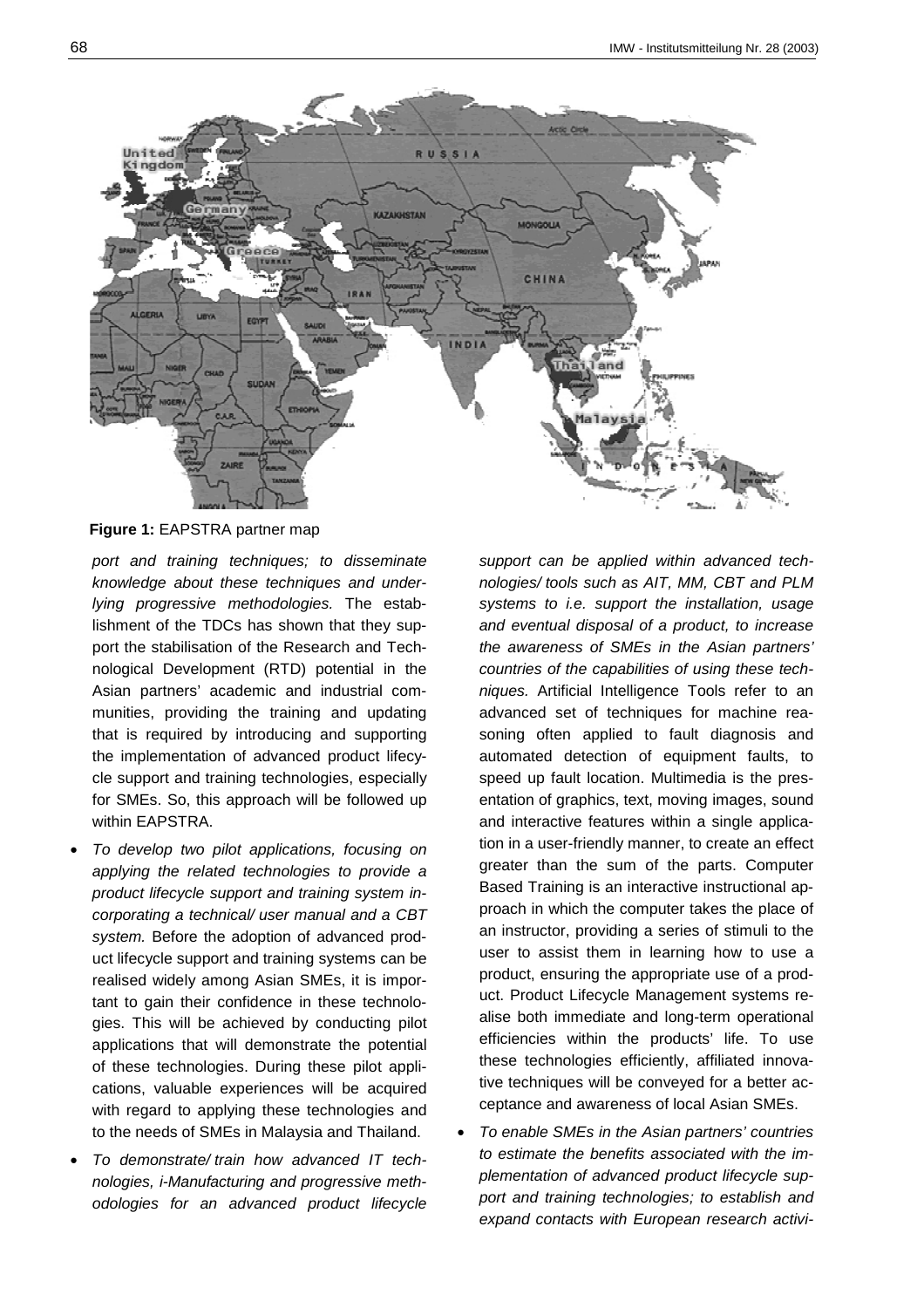*ties.* The advanced support and training systems once implemented will be used to assist the maintenance and training for the use of the products. The two pilot studies will specify procedures for compiling the content of the systems. Additionally, the content and media created for the systems may be reused to create publicity information for the products. The time and cost savings achieved by applying these technologies will be evaluated. The awareness of advanced technologies and creation of the network enables connections and contacts to related current research activities, Networks of Excellence and Integrated Projects conducted in Europe.

#### **3 Fundamentals**

During the last few years industrial companies in the local areas of the Asian partners Thailand and Malaysia, especially SMEs, are being put under increasing pressure to meet customer demands and compete successfully in global markets. The current market trends are: increasing international competition, reduced time of design and production, shorter product lifecycle, improved product lifecycle support (training and maintenance), higher quality requirements and higher delivery reliability. In addition to these market trends, new technological developments also play an important role offering new opportunities for applying advanced IT solutions, i-Manufacturing and innovative methodologies for the advanced product lifecycle support and user training.

The ability of Asian SMEs to adapt these advanced technologies and methodologies for the improved support of their products throughout its life and improved user training facilities is vital in today's dynamic global market. The application of IT tools and i-Manufacturing for the PLCS and training increases the efficiency and competitiveness of the Asian SMEs. The integration of up to date technologies and methodologies can give SMEs a major opportunity to improve the quality of their products, reduce the costs throughout the products' life and reduce support times and costs for their customers resulting in a better maintenance and utilisation. Their customers will also benefit from the reduction in time required to train a person to use the product. The introduction of these new technologies can also help to improve the performance, reliability and serviceability of a product.

However, SMEs in the Asian partners' countries face difficulties in relation to the adoption of these advanced PLCS methods and technologies. Problems are often caused by the initial outlay in terms of manpower and money required to implement these technologies and also a lack of knowledge regarding their capabilities and benefits. Therefore, these SMEs need to be able to obtain guidance and assistance in implementing these technologies in an efficient manner. Additionally, SMEs in the target areas would benefit from being able to attend trainings, seminars or workshops where they would be able to learn about and estimate the benefits, uses and implementation of these technologies. Manpower related problems, in particular finding suitably qualified personnel, will be assisted by the transfer of knowledge to the universities who will then be able to utilise it in the teaching of students thereby producing a technologically aware workforce.

So, EAPSTRA offers the possibility to the local Asian SMEs to benefit directly by this co-operation from the technical/ knowledge transfer by the European partners. The participating educational institutions will also benefit enormously, as the trainings and seminars that will be organised, and the establishment of a network of foreign and local experts will put them in a first class position of the academic standards. These factors will provide academic staff in Asian countries with up to date knowledge.

#### **4 Intended Implementation**

EAPSTRA is the continuation of the good experiences and approved relationships made within APoST. The APoST project /2/ has shown that the methods applied are successful. So, the EAPSTRA project will build on similar structures and activities. The already established infrastructure in Malaysia and Thailand will be supplemented and extended, as it is necessary for the new applied domain. The centres' scope will expand to advanced product lifecycle support and training. To accelerate the creation of a separated, new network, a corresponding circle of the target audience can be gained out of and with the support of this existing APoST network.

Throughout the project, introductory seminars on the technologies of the target domain will be held on site in Asia for industrial companies, especially SMEs, and educational establishments, like universities, by lecturers and researchers from the EU